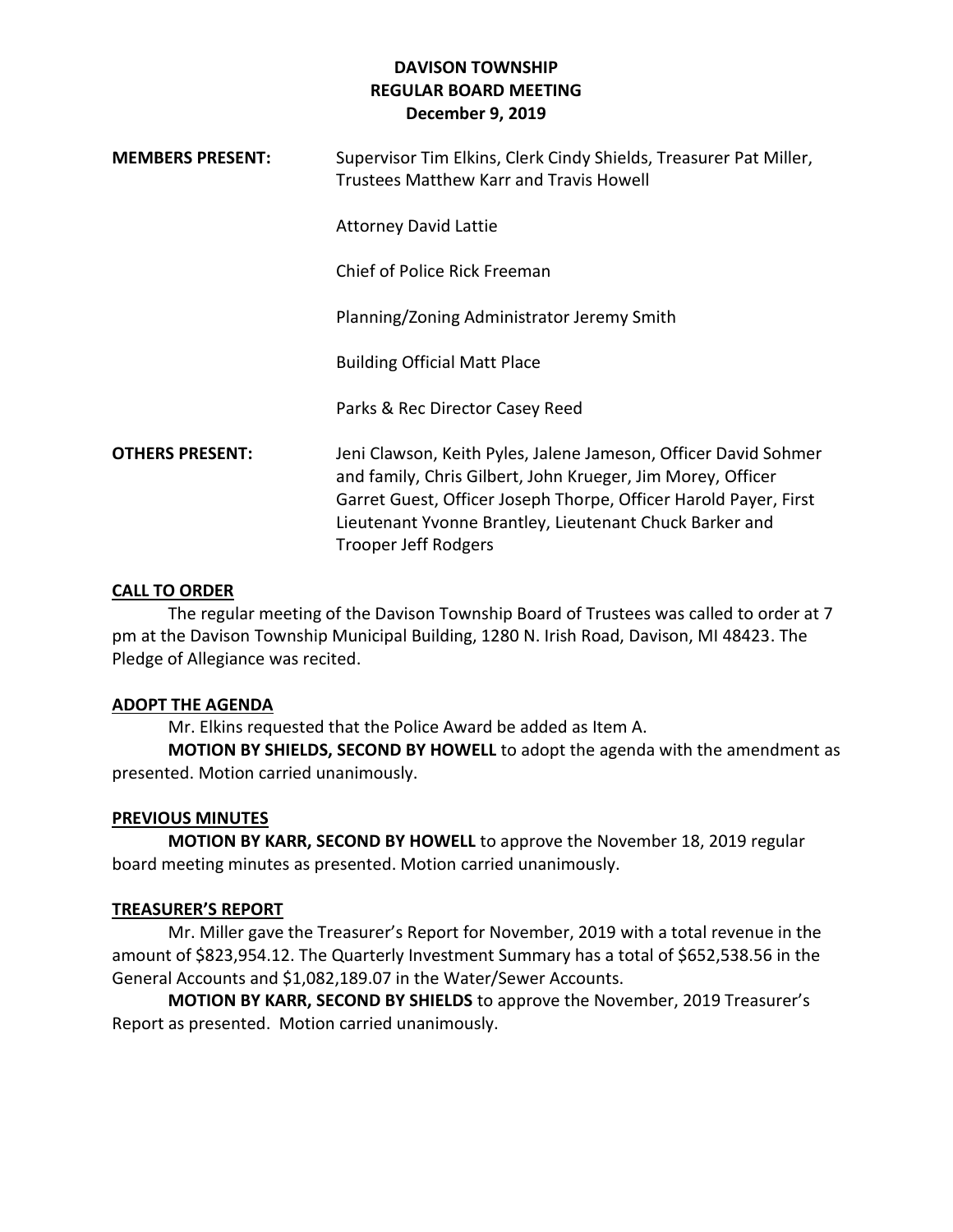#### **APPROVE BOARD BILLS**

Mr. Elkins presented the total expenditures through December 9, 2019 as \$1,174,579.57.

**MOTION BY KARR, SECOND BY HOWELL** to approve payment of the board bills as presented. Roll call: Yes- Shields, Elkins, Karr, Howell, Miller. Motion carried.

#### **PUBLIC COMMENT**

The public comment period was opened at 7:03 pm. There were no comments.

#### **UNFINISHED BUSINESS**

Mr. Elkins stated the cemetery signs will be installed by the end of this week.

#### **NEW BUSINESS**

### **Police Awards**

First Lieutenant Yvonne Brantley from the Michigan State Police Department presented Officer David Sohmer the award for Professional Excellence for saving a gentleman from drowning and committing suicide.

Office Sohmer thanked everyone.

#### **Audit Presentation**

Mr. Chris Gilbert, Plante Moran, presented the 2018-2019 Financial Statement to the board. Chris highlighted various points in the audit, particularly that fund balance has increased by just under \$500,000, the pension fund is funded at 71.47% and OPEB at 29.82%. He noted that the 2018 PA 202 report triggered the need for a corrective action plan to OPEB which has already been submitted and approved. Plante Moran's Audit Letter states the township received an unmodified opinion which is the highest level of approval.

**MOTION BY KARR, SECOND BY MILLER** to approve the 2018-2019 Audit Report as presented. Roll call: Yes-Elkins, Karr, Howell, Miller, Shields. Motion carried.

### **Davison Area Recreation Plan**

Ms. Jeni Clawson, Spicer Group, presented the board with the 2020-2024 Davison Area Recreation Plan. This plan includes the municipalities of Davison Township, City of Davison, Richfield Township and Davison Community Schools. It will serve as a guideline for improving recreation facilities and develop new opportunities in the region. Each entity must adopt the plan by resolution. The deadline for submission is February 1, 2020. Once approved by MDNR, grant funding will be available for new endeavors throughout the area.

### **Tax Reverted Property**

Mr. Elkins informed the board that he and Building Official Matt Place viewed the property at 7087 Houghton Dr. Jeremy Smith and Matt Place both confirmed this property has been blighted for several years. Mr. Elkins is recommending the township receive the property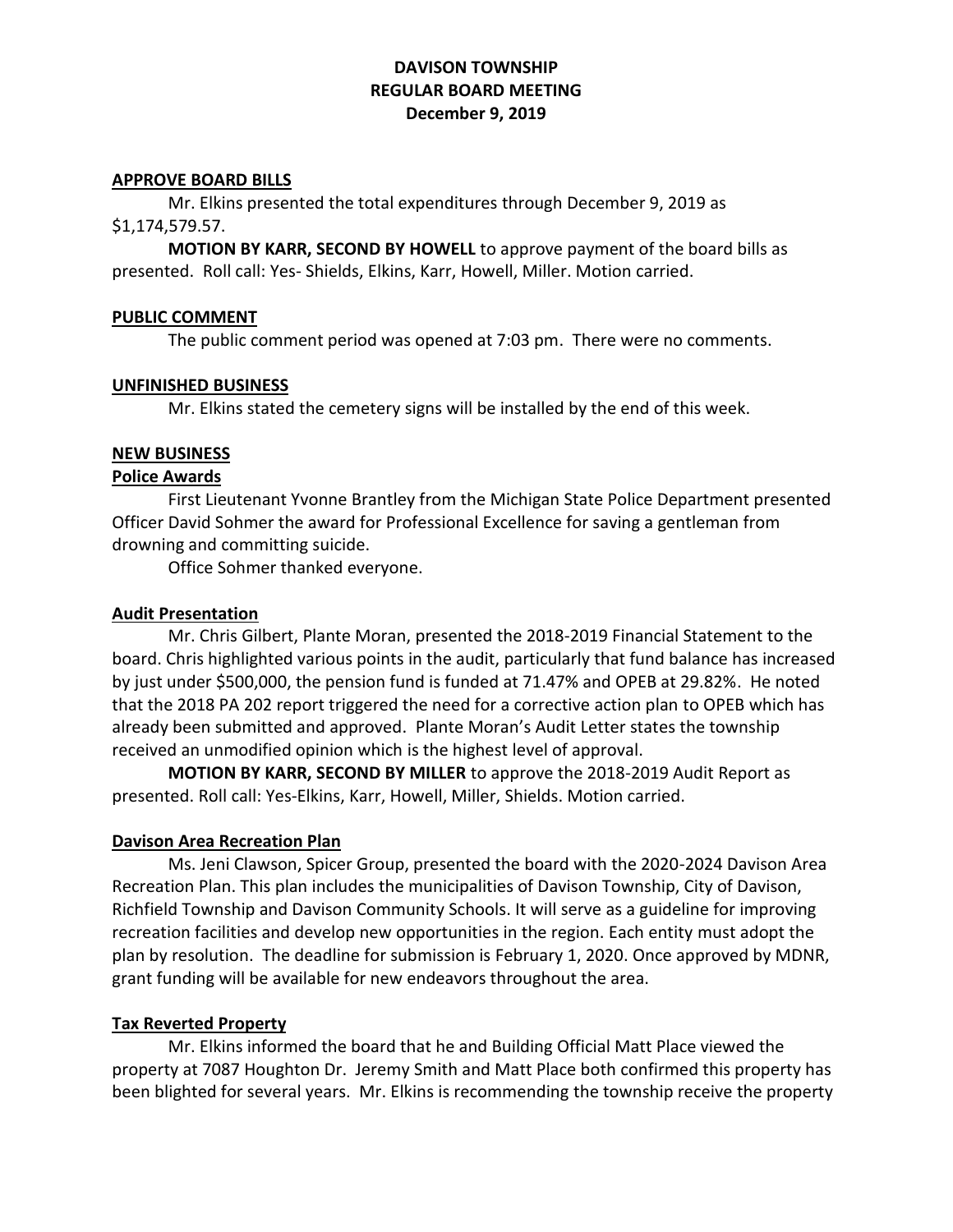back and sell it. Matt is currently getting quotes on the cost of demolishing the house. There may already be parties interested in purchasing the property. If we choose not to accept the property, a resolution must be adopted by the board. No action is necessary for the property to revert back to the township.

**MOTION BY SHIELDS, SECOND BY MILLER** to have 7087 Houghton Dr revert back to the township by taking no action. Roll call: Yes-Karr, Howell, Miller, Shields, Elkins. Motion carried.

## **2019 Special Assessment Roll Corrections**

Mr. Elkins presented the board with the corrections due to Veterans Exemptions, an error of parcel classification and a reimbursement for over payment.

**MOTION BY SHIELDS, SECOND BY MILLER** to approve the corrections and reimbursement of \$529.44. Roll call: Yes-Howell, Miller, Shields, Elkins, Karr. Motion carried.

# **Public Act 202 Form 5572 Discussion**

Ms. Shields explained this annual form is required by Public Act 202 Protecting Local Government Retirement and Benefits Act. This is a report of the status of both our pension and OPEB systems. The 2019 filing shows that both pension and OPEB funds will not trigger underfunded status. No action is needed; this is to keep the board informed.

## **Soil Erosion Discussion**

Mr. Elkins explained MDEQ has been working with us on a plan to implement a trench for the soil erosion issue at the dirt hill located next to the Dog Park. The plan has been approved by the county and he is asking for approval of \$6,500 to begin the project.

There was discussion on the purchase request policy and procedure and where the funds would come from in the budget.

**MOTION BY MILLER, SECOND BY KARR** to approve the \$6,500 expenditure to begin the project. Roll call: Yes-Miller, Elkins, Karr, Howell. No-Shields. Motion carried.

# **Sewer Lead Discussion**

Mr. Elkins explained a resident on Lapeer Road is having sewer back-up issues. Matt Place stated that there are two residents that use the same lead and it has a belly in it causing the back-up. There is a plan to tie into the cross country main as to not tear up Lapeer Road. The cost of the project is \$9,800. Tim is asking for \$5,000 from Water/Sewer funds and the homeowner has agreed to pay the remaining \$4,800 to get the project done. Mr. Lattie is working on a formal agreement to be signed by Tim and the homeowner.

**MOTION BY MILLER, SECOND BY HOWELL** to approve the agreement of \$5,000 expenditure from Water/Sewer funds and \$4800 from the homeowner to begin the project. Roll call: Yes-Shields, Elkins, Karr, Howell, Miller. Motion carried.